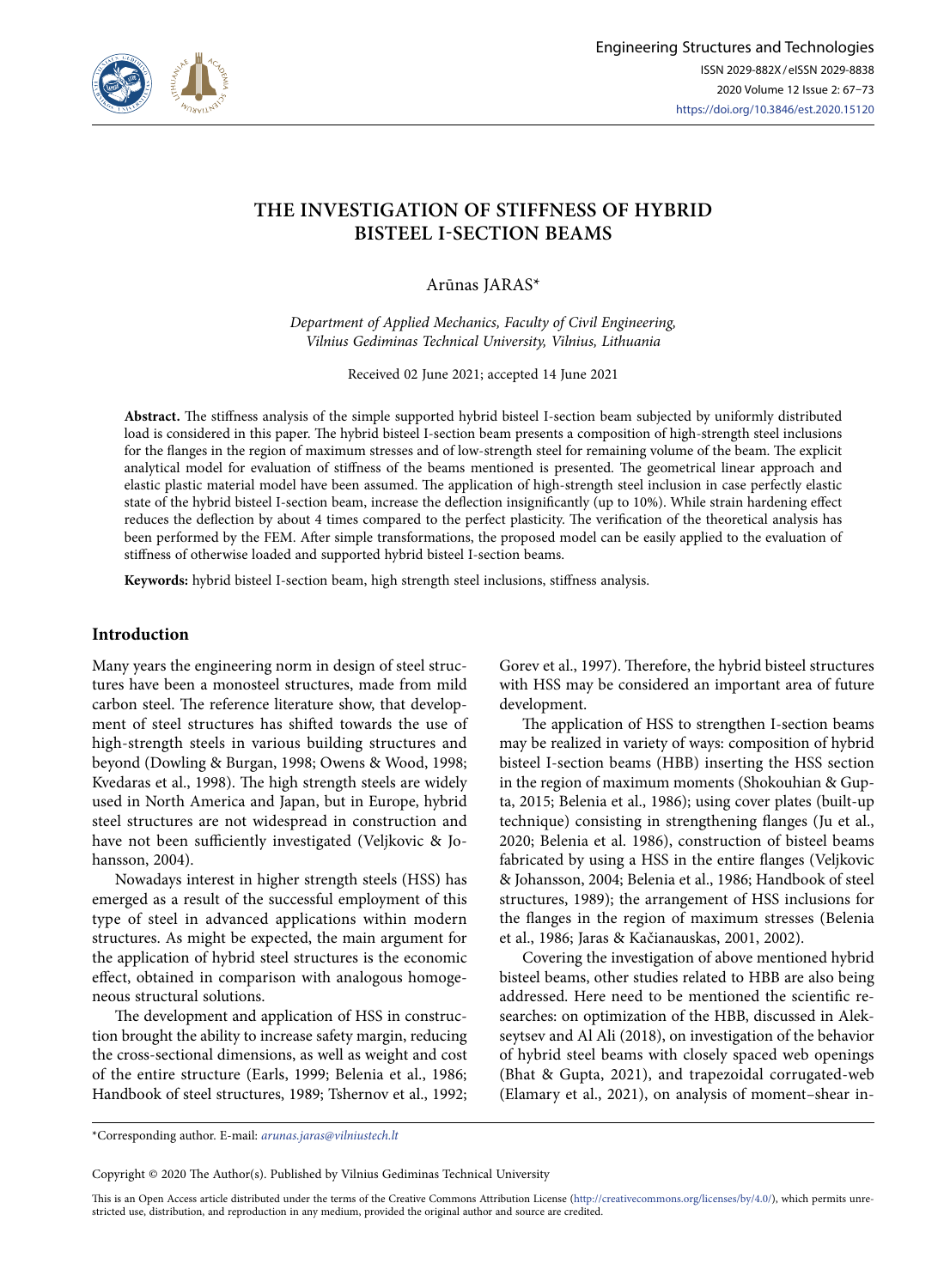teraction of HBB at ambient and elevated temperatures (Ghadami & Broujerdian, 2019) and other.

It should be noted, that design of hybrid bisteel beams is not directly addressed in the current design codes. In some countries they are not permissible, or their design is an internal matter of each country.

This paper is aimed to develop the explicit analytical model for the stiffness analysis in the case of elasticplastic strain hardening simply supported hybrid bisteel I-section beams, subjected to uniformly distributed quasistatic load. Moreover, the model proposed may be simply transformed to be applied to other types of beams under different loading.

#### **1. Geometry and material model**

The hybrid bisteel I-section beam (HBB) considered, presents a composition of higher-strength steel (HSS) inclusions for the flanges in the region of maximum stresses and of lower-strength steel (LSS) for the remaining volume of the beam. The constant cross-section beam is simply supported and subjected to uniformly distributed quasi-static load (see Figure 1a).

In the framework of the present investigation geometrically linear two-dimensional bending beam is considered as slender beam based on Bernoulli hypothesis about straight and undeformed section. The hypothesis of small displacements and strains, as well as the elastic-plastic linear hardening material model are assumed. Since the deformations caused by shear stresses are neglected, therefore, one-dimensional stress-strain state, defined by normal stress  $\sigma$  and strain  $\varepsilon$ , remains.

The geometry of the beam is described by span length *l*, cross-section height *h*, the geometry of flanges is defined by  $b_f$  and  $t_f$  while the geometry of web is given by dimensions  $h_w$  and  $t_w$  (see Figure 1b). According to distribution of maximal bending moments, the flange inclusions are embedded in the middle of the beam and are defined by the length *l inc*.

The elastic-plastic linearly strain hardening material model assumed, of both HSS flange inclusions and LSS of the remaining volume of the beam are defined by a bilinear stress-strain relation (see Figure 2).



Figure 2. The stress-strain diagram of HS and LS steels

Here the elastic branches *OA* and *OC* are described by Hook's law  $\sigma = E\varepsilon$ , while plastic branches *AB* and *CD*, by linear relationships, respectively:

$$
\sigma_w = \sigma_{yw} + \alpha_w E(\varepsilon_w - \varepsilon_{yw}); \tag{1}
$$

$$
\sigma_f = \sigma_{yf} + \alpha_f E \Big(\varepsilon_f - \varepsilon_{yf}\Big). \tag{2}
$$

According to current design codes (STR-2.05.05:2005 (LR Aplinkos ministerija, 2005)) the modulus of elasticity are equal  $E_w = E_f = E$ . While the strain hardening factors are described  $\alpha_w = E_{hw} / E$ ,  $\alpha_f = E_{hf} / E$  respectively.

A general yielding model at hybrid bisteel I-section provides four different stress regions with two elastic cores in the flanges  $a_f$  and in the web  $a_w$  and two plastic zones in the flanges and in the web respectively (Figure 1a, 1c). Stresses in plastic regions composed of two addends corresponding to perfect plasticity and strain hardening. This analytical model assumes that plastic zones lay inside the range of HSS flange inclusions. Plastic zones are limited by prescribed value of elastic core in the web  $a_0$ , where  $a_w \geq a_0$ .

It should be noted, that inelastic behaviour of steel strongly affects to the stiffness of structure investigated. Therefore the evaluation of the depth and longitudinal distribution of plastic zones, according to different yielding models (yielding on the web, flanges, or both), presented in Figure 1c, is essential in stiffness analysis. The evalu-



Figure 1. Hybrid bisteel I section beam: a – general view and principal distribution of plastic zones; b – cross section; c – penetration of plastic strains at cross section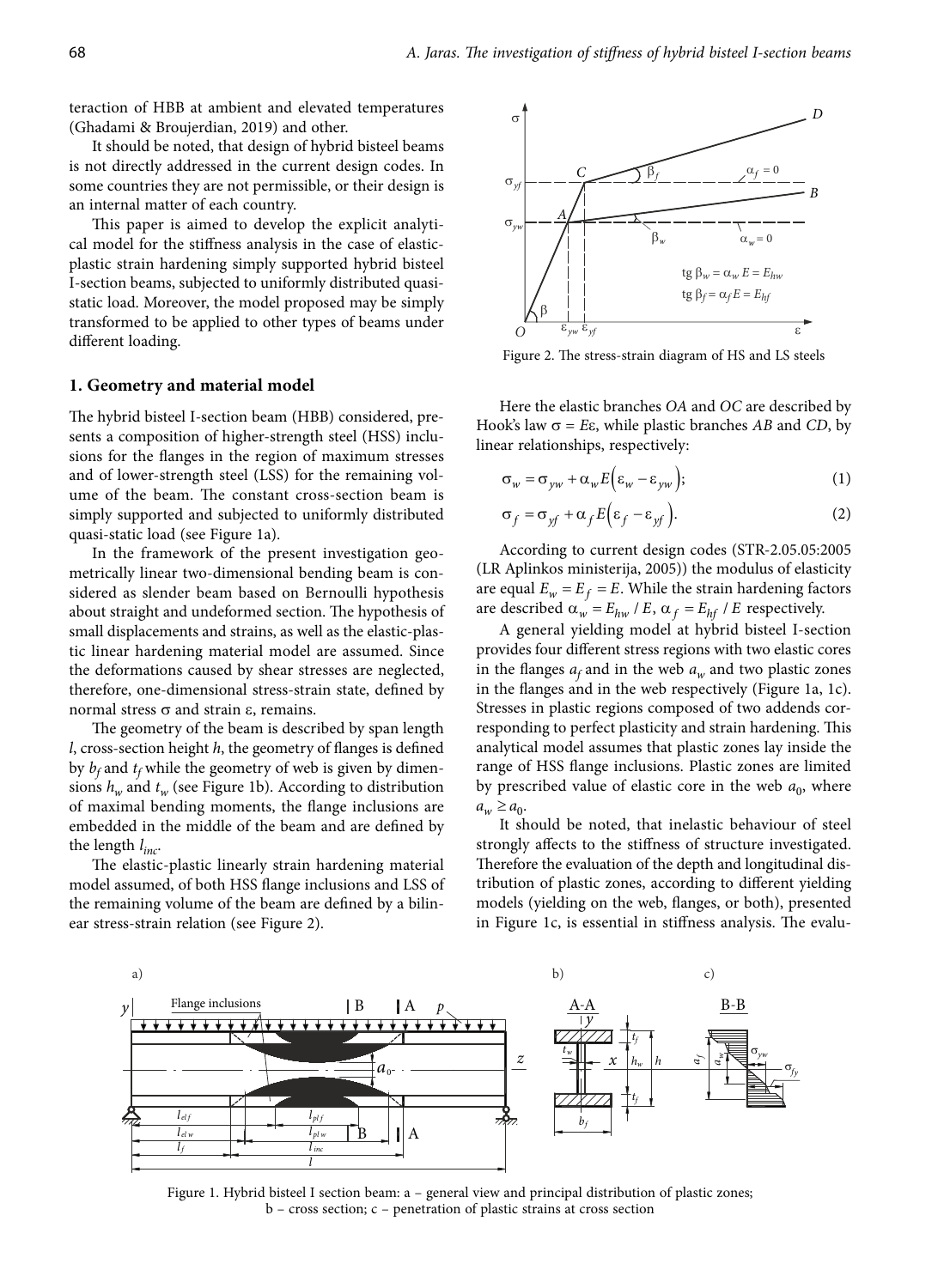ation the geometry of plastic zones (in considered case shaped by parabola) of the entire hybrid bisteel I-section beam, expressed in term of non-dimensional elastic core  $\overline{a} = \overline{a}(z)$ , can be obtained by solving cubic equation (Jaras & Kačianauskas, 2002):

$$
A\overline{a}^3 + B(\overline{z})\overline{a} + C = 0,\t\t(3)
$$

where the coefficients are expressed as  $B(\overline{z}) = B_1(\overline{z}) - B_2$ . The coordinate dependent coefficient  $B_1(\overline{z})$  is expressed as:

$$
B_1(\overline{z}) = -\frac{6p}{\sigma_{yw}t_w}(\overline{z} - \overline{z}^2).
$$
 (4)

Constant coefficients  $A$  and  $B_2$  may be presented as follows:

$$
A = 1 + \frac{b_f s^3}{\overline{t}_w} - \alpha_w - \alpha_w \frac{b_f s^3}{\overline{t}_w};
$$
\n<sup>(5)</sup>

$$
B_2 = 3\overline{h}_w^2 + \frac{12s\overline{b}_f}{\overline{t}_w} \left(\frac{\overline{h}_w}{2} + \overline{t}_f\right)^2 -
$$
  

$$
a_w 3\overline{h}_w^2 - \frac{a_f 12s\overline{b}_f}{\overline{t}_w} \left(\frac{\overline{h}_w}{2} + \overline{t}_f\right)^2.
$$
 (6)

The free member may by presented as  $C = C_1 + C_2$ , where:

$$
C_1 = \frac{2b_f}{\overline{t}_w} \overline{h}_w^3,\tag{7}
$$

while  $C_2$  depends on the yielding case. Generally:

$$
C_2 = -a_w 2\overline{h}_w^3 - \frac{a_f 16\overline{b}_f}{\overline{t}_w} \left(\frac{\overline{h}_w}{2} + \overline{t}_f\right)^3.
$$
 (8)

The solution of equation (3) obtained using computer algebra software is presented in form:

$$
\overline{a}_w(\overline{z}) = \frac{D}{3A} - \frac{B(\overline{z})}{D},\tag{9}
$$

where:

$$
D = \left(\frac{1}{2} \left(-27 A^2 C + \sqrt{108 A^3 B(\overline{z})^3 + 729 A^4 C^2}\right)\right)^{1/3} . (10)
$$

For different yielding models, the corresponding addends turn to zero and the coefficients A, B, C, D acquire more simple expressions. In the case of perfect plasticity with  $\alpha_w = \alpha_f = 0$ , in particular, the algebraic equation (3) takes a quadratic form (Jaras & Kačianauskas, 2002).

The explicit solution (9) may be applied for evaluating the length of plastic zones as it is illustrated in Figure 1a. The length of flange inclusions may be obtained in the same way. Finally, it may be expressed in terms of external load:

$$
l_{inc} = l\sqrt{1 - p_{el} / p}.
$$
 (11)

Variation of HSS flange inclusions properties is defined by inhomogeneity ratio *s*, which is defined as the ratio of yielding stresses of the HSS inclusions and remained steel (LSS)  $s = \sigma_{\gamma f} / \sigma_{\gamma w} \ge 1$ . Based on yielding model analyzed, in previous research performed by authors (Jaras & Kačianauskas, 2002) for the case of short inclusions, approximately  $l_{inc} \leq 0.6$  *l*, it is limited by the average inhomogeneity ratio  $s \leq 1.6$ . For higher ratios  $s > 1.6$ , the yielding starts to split into two regions, therefore, this investigation is restricted by  $s \leq 1.6$ .

#### **2. The analytical model of stiffness analysis**

In many applications of beams, the stiffness parameters rather than the stress in the outer fibbers may limit the maximum load that can be permitted to be applied to the beam. Particularly, stiffness requirements are much more important if the beam is strained inelastic. In engineering practice, the stiffness of structures is regulated by applicable design codes (European Committee for Standardization, 2005; LR Aplinkos ministerija, 2005). Generally the stiffness constraints can be expressed in general inequality:

$$
f_s(u) \le f_{s,lim},\tag{12}
$$

where:  $f_s$  – restriction function,  $f_{s,lim}$  – limiting restriction factors, *u* – vector of stiffness factor.

The deflection, slope and curvature of the entire HBB with their maximum values, are the stiffness parameters under consideration. All the assumptions of the beam theory discussed above apply here, the load does not exceed the load carrying capacity, and the depth of the plastic zones and the properties of the inclusions do not exceed the previously established limits of validity of the analytical model.

In order to develop the simple engineering friendly modelling tool, the principle of virtual work and Mohr's moments-area integrals are applied. Since the influence of shear stresses is neglected, the following integrals for the slender beam may be applied for the evaluation of the deflection and slope respectively:

$$
u(z) = \int_0^l \frac{M_{1f}(z)M(z)}{K(z)};
$$
 (13)

$$
\varphi(z) = \int_0^l \frac{M_{1m}(z)M(z)}{K(z)},\tag{14}
$$

where  $M_{1f}(z)$ ,  $M_{1m}(z)$ , are the bending moments of any section of the beam, caused by dummy load (or moment) of unity respectively. In this case  $M(z)$  is the bending moment caused by external load, while  $K(z)$  is the bending stiffness. Actually, ratio  $M(z)/K(z)$ . expresses the curvature of the beam  $\chi(z)$ . Since Bernoulli's law is valid, the plastic curvature for symmetric cross section may also be expressed in terms of curvature and the elastic core:

$$
\frac{M(z)}{K(z)} = \frac{M_{el}(z)h}{K_{el}(z)\overline{a}_w(\overline{z})},
$$
\n(15)

where, the stiffness is controlled by the limit of elastic core  $\overline{a}_{w}(z)$  which may be easily evaluated by using (9).

Development of analytical model is mainly focused to evaluation of load-dependent stiffness  $K(z)$  by integration within individual layers *i*: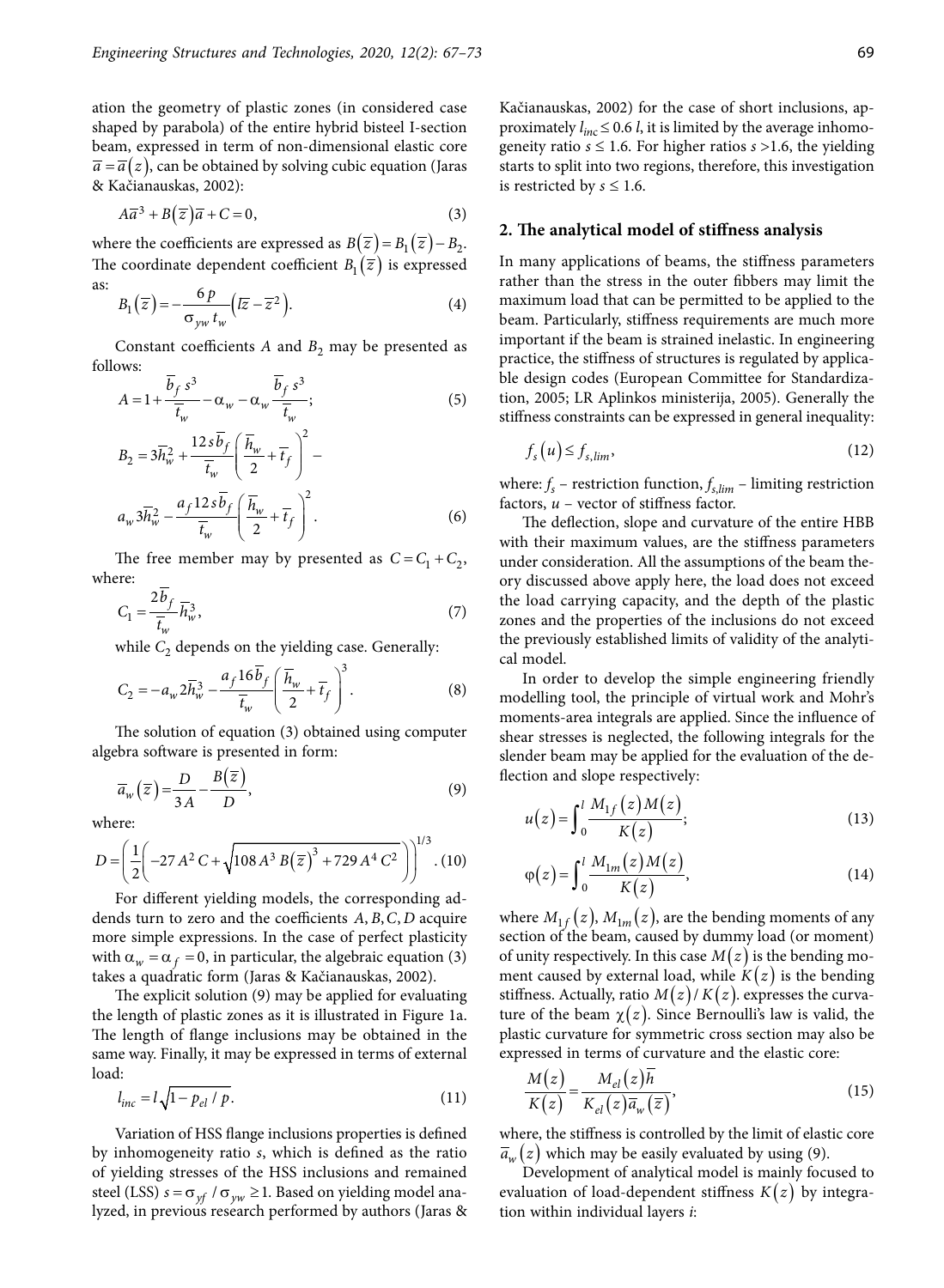$$
K(z) = \sum_{i=1}^{m} E_{pli} t_{wi} \int_{h_i(z)}^{h_{i+1}(z)} y^2 dy,
$$
 (16)

where the height of layer  $h_i(a_i(z))$  may depend of values of plastic zones *ai* . The elastic-plastic modulus, for associated plasticity, may be expressed as:

$$
E_{pl} = E - E \left\{ \frac{\delta f}{\delta \sigma} \right\} \left[ A + \left\{ \frac{\delta f}{\delta \sigma} \right\}^T E \left\{ \frac{\delta f}{\delta \sigma} \right\} \right]^{-1} \cdot \left\{ \frac{\delta f}{\delta \sigma} \right\}^T E, \quad (17)
$$

where  $f$  – yield function,  $\{\sigma\}$  – stress vector,  $A$  – hardening-dependent parameter. Finally, after mathematical simplifications, the elastic plastic modulus (17) may be expressed in term of inhomogeneity ratio:

$$
E_{pl} = E \frac{s}{s+1}.\tag{18}
$$

Generally, by substituting (15) into (13–14) the above integrals take the form as follows:

$$
u(z) = \sum_{i=0}^{n} \int_0^{l_n} M_{1f}(z) \frac{M_{el}(z) \overline{h}}{K_{el}(z) \overline{a}_w(\overline{z})} dz; \qquad (19)
$$

$$
\varphi(z) = \sum_{i=0}^{n} \int_{0}^{l_n} M_{1m}(z) \frac{M_{el}(z) \overline{h}}{K_{el}(z) \overline{a}_w(\overline{z})} dz.
$$
 (20)

Actually, each of these integrals contains *n* separate addends which reflect the influence of perfectly elastic and elastic-plastic zones of entire beam. Here, the elastic term can be evaluated explicitly, while the computation of elastic-plastic terms requires numerical approximation.

Finally, after performing the integration of (19) the midspan deflection *u*max obtained by computer algebra may be presented explicitly by using at least four point Gauss quadrature:

$$
u_{\text{max}} = \frac{pz_{elw}^3}{12K_{el}} \left(2l - \frac{3z_{elw}}{2}\right) +
$$
  

$$
\sum_{i=1}^n H_i \frac{l/2}{6K_{el}} z_i \left(\frac{-B(z)}{A} + \frac{\sqrt[3]{2} (B(z))^2}{AG} + \frac{G}{\sqrt[3]{2} A}\right), \quad (21)
$$

where

$$
G = \sqrt[3]{-27 A^2 C - 2(B(z))^{3} + H},
$$
\n(22)

$$
H = \sqrt{-4 (B(z))^{6} + (-27 A^{2} C - 2 (B(z))^{3})^{2}},
$$
 (23)

while *A*, *B*, *C* are already defined by (4–8).

For practical reason, the stiffness problem  $u(z) \leq u_{\text{max}}$ may by reduced to dimensionless deflection parameter of midspan, with  $z = l/2$ :

$$
\overline{u}_{\text{max}} \frac{u_{\text{max}} p}{\sigma_{yw} l^2}.
$$
 (24)

For the case of perfect plasticity, where  $\alpha = 0$ , the midspan deflection (21) transforms to already known expression (Jaras & Kačianauskas, 2001).

#### **3. Illustration of analytical models and results**

The developed stiffness analysis model (13–24) is implemented into simple program codes, while the analysis results illustrate the validity of models as well as their applicability in engineering design.

In order to avoid the local instabilities, the dimensions of cross-sections are fixed according to standard steel shapes. The I-section HBB of length  $l = 1.0$  m, non-dimensional height  $\overline{h} = h/l = 0.12$  and the remaining standard proportions  $\bar{h}_w = h_w / h = 0.8783$ ,  $\bar{t}_w = t_w / h = 0.040$ ,  $\overline{b}_w = b_w / h = 0.533$ ,  $\overline{t}_f = t_w / h = 0.0608$  are considered as an illustrative example. The hardening ratio for both steel grades considered here, is expressed by single parameter  $\alpha = \alpha_w = \alpha_f$ .

It should be noted, that the effect of HSS inclusions, is more significant, if plastic deformation occurs. Here for the sake of convenience, the elastic core  $a_w$  is converted to the depth of plastic penetration:  $\overline{c}_0 = (h - a_w)/h$ . The influence of HSS inclusions is expressed in term of inhomogeneity ratio *s*.

The results obtained in previous research performed by authors (Jaras & Kačianauskas, 2002) show the validity of the yielding model analyzed, for the case of short inclusions, approximately  $l_{inc} \leq 0.6$  l, which is limited by the average inhomogeneity ratio  $s \leq 1.6$ . For higher ratios *s* >1.6, the yielding starts to split into two regions, therefore, this investigation is restricted by  $s \leq 1.6$ .

The stiffness analysis illustrates variations of deflection and curvature of HBB. Changes of stiffness may be considered by longitudinal variation curvature χ(*z* ). A comparison of curvature curves for elastic monosteel and HBB (*l* = 1.0 m) is presented in Figure 3. Monosteel beam is characterized by dimensionless capacity moment  $\overline{M}_{c0} = 0.0332$ . Stiffness properties of HBB with  $s = 1.4$  corresponds to  $M_{c0} = 0.0377$  for elastic case and  $M_{c0} = 0.0521$  for plastic case. Hardening model provides plastic penetration  $\overline{c}_0$  = 0.541, while perfect plastic model –  $\overline{c}_0$  = 0.780, which leads to sharp changes in slope and is similar to plastic hinge model.

While the longitudinal variation of relative deflections  $(l = 6.0 \text{ m})$  when the plastic penetration occurs in the wall and the HSS flanges both is presented in Figure 4.

The diagrams shows, that at perfect plasticity, the deflection starts to grow drastically as the plastic hinge begins to form in the most critical (middle) section, while strain hardening effect reduces the deflection by about 4 times compared to the perfect plasticity.

In order to get a more detailed impact of the influence of HSS inclusions on the stiffness of the hybrid bisteel beams, the relationship study between the main stiffness indicator – the midspan deflection – and the inhomogeneity ratio (*s*) was conducted and presented in Figure 5.

The curves were formed by applying fixed relative depths of plastic penetration  $\overline{c}_0 = 0.627$ ,  $\overline{c}_0 = 0.441$ ,  $\overline{c}_0$  = 0.252. Each point was calculated at different loads, corresponding to such a plastic zone. The values of the inhomogeneity ratio  $s = 1.0$  correspond to a monosteel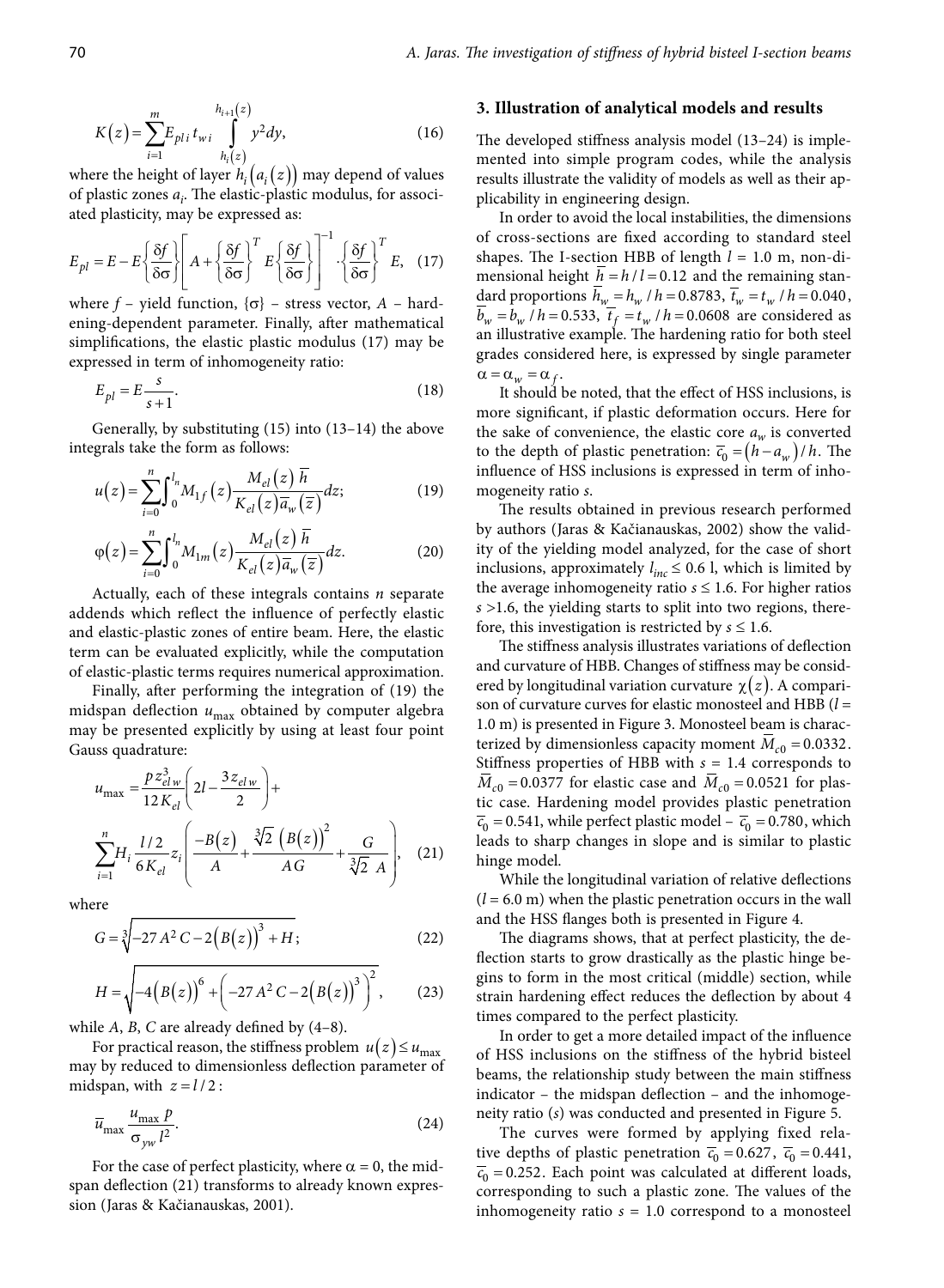beam. The graphs show the increase in deflection compared to a perfectly elastic monosteel beam whose deflection  $\overline{u}$  = 0.087 · 10<sup>-6</sup> is plotted in a dotted line. At the relative depth of plastic penetration in the mid-section  $\overline{c}_0$  = 0.441,  $\overline{c}_0$  = 0.252 decrease in deflections is observed by increasing the yield strength of the inclusions. This can be explained by the nature of plastic deformations. At lower inhomogeneity ratios *s*, a given depth of plastic penetration is achieved by yielding both the web and the flanges, while increasing *s*, the plastic deformations does not occur in the flanges. In case larger plastic penetration in the cross-section, as shown by the curve  $\overline{c}_0 = 0.627$ , the flanges are under yielding conditions all the time and proportional increase in deflections is observed, even by increasing strength of the inclusions. By increasing the permissible depth of the plastic penetration  $\overline{c}_0$ , the state of the most critical section of the beam is close to the plastic hinge and the deflections increase drastically.

As common, the stiffness of structures is usually illustrated by a load-deflection diagram. The load-deflection diagrams of the hybrid bisteel I-section beam, illustrating the relationship between the midspan deflection and the external loading at various values of the inhomogeneity ratio (*s*) are presented in Figure 6.





Figure 5. Variation of midspan deflection due to inhomogeneity ratio *s* and relative depth of plastic penetration  $\overline{c}_0$ 

They allow us to state about significant changes in stiffness in case of plastic behavior of the flanges. While plastic penetration grow only in the web, the deflection growth is relatively very small and the structure is able to accept a relatively large load increment. But the horizontal lines shows the vanishing of the elastic zones in the flanges inclusions and the subsequent drastic deflection growth with almost no load increase.

The study confirmed the likely practice that the higher ratio of steel strength of flange inclusions and the remaining steel (higher inhomogeneity ratio *s*) improve not only the strength but also the stiffness of the structure considerate.

#### **4. Numerical analysis by FEM**

For the sake of verification of the analytical model for stiffness analysis, the numerical experiment using FEM based commercial package ANSYS was performed (AN-SYS, 2019). During the study, the 3D numerical model was meshed by tetrahedral-shaped ten-node SOLID-92 type finite elements with three degrees of freedom in each node. The meshed model is presented in Figure 7.



Figure 3. The HBB curvature diagram Figure 4. The longitudinal variation of deflections



Figure 6. The load – deflection diagram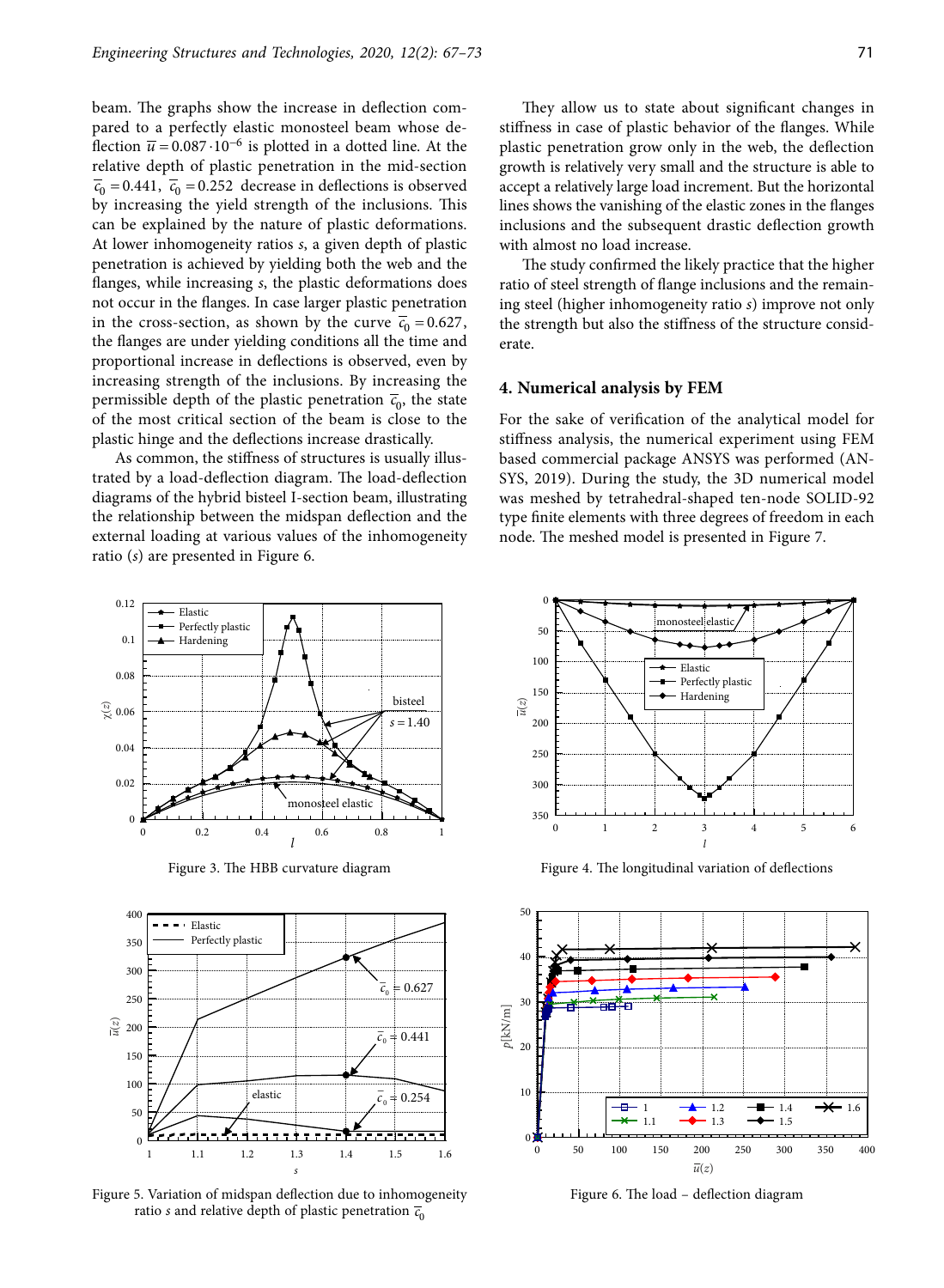

Figure 7. FEM model of the I-section HBB

In order to avoid the local instabilities, the dimensions of cross-sections are fixed according to standard steel shapes. A numerical analysis of the stiffness was performed on a bisteel I-section beam of length *l =* 6.0 m, height  $h = 0.05$  *l* and remaining dimensions  $h_w = 0.932$  *h*,  $t_w =$ 0.02167 *h*,  $b_f = 0.450$  *h*,  $t_f = 0.034$  *h*. At the inhomogeneity ratio  $s = 1.4$  the bisteel beam was uploaded by uniformly distributed loads  $p = 34.3$  kN/m and  $p = 37.7$  kN/m. These loads corresponds to the two typical cases of the plastic penetration in a bisteel I-section beams, presented in analytical model, when the plastic zones penetrate only in the wall and when both the wall and the higher-strength steel flanges flow.

In addition, as the results of the load carrying capacity show, under these conditions there is no doubt about the applicability of the model in global analysis of bisteel beams, including stiffness analysis. Because the validation of the analytical model in terms of load carrying capacity is limited by the length of the HSS inclusions  $(l_{inc} \leq 0.6 l)$ (Jaras & Kačianauskas 2001).

The results obtained show that the deformed shape (elastic-plastic nature) is the same in both typical cases of the above mentioned elastic-plastic behavior of bisteel beam. Plastic penetration occurs in the middle of the beam and spread to the edges as the load increases (Figure 8).

Within the validity of the model, comparing the analytical solutions with the FEM solutions, the results of the numerical experiment within the 3% error coincided with the analytical result of the midspan deflection of HBB.

Based on the numerical results obtained, it can be stated that the proposed analytical model (13–24) can be applied to the stiffness analysis of simply supported bisteel I-section beams, under limited plastic penetration and limited length of the flange inclusions, approximately  $l_{inc} \leq 0.6$  *l*. The model analytically describes the decrease in stiffness as a result of the plastic penetration.

#### **Conclusions**

The analytical model for estimating stiffness of uniformly loaded simply supported hybrid bisteel I-section beams with HSS flange inclusions has been proposed. The application of analytical model is restricted by length of inclusions approximately  $l_{inc} \leq 0.6$  which is limited by the average inhomogeneity ratio  $s \leq 1.6$ . The results obtained in previous research performed by author shows, that for longer HSS inclusion (higher inhomogeneity ratios *s* > 1.6) the yielding starts to split into two regions neighboring to the supports, and the application of this model needs to be refined.

The influence of strain hardening, is significant for the stiffness analysis. Strain hardening effect reduces the deflection by about 4 times compared to the perfect plasticity. While the yielding of the web with elastic flanges, reduces the stiffness up to 1.9 times with respect to monosteel beams. The additional yielding of flanges leads to plastic mechanism, while the plastic hinge is coming. The application of HSS inclusion in case perfectly elastic state of the I-section HBB, increase the deflection insignificantly (up to 10%).



Figure 8. The deformed shape of the I section HBB, when the plastic penetration occurs only in the wall (a) and when both the wall and the HSS flanges flow (b)